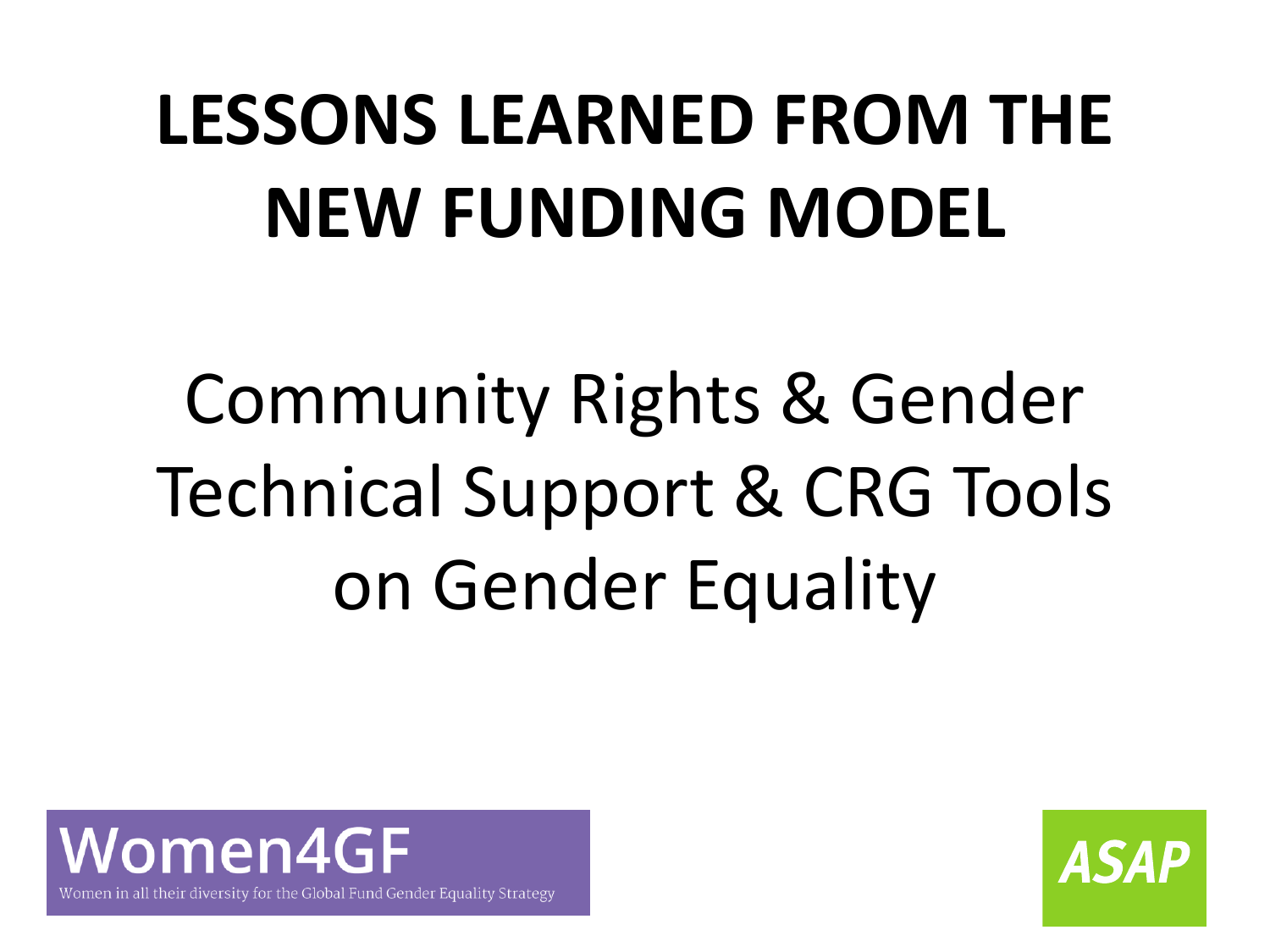# Background

- Most TB cases and deaths occur among men, but TB remains among the top three killers of women worldwide
- **2.9 million**  of the estimated 8.6 million new TB cases worldwide in 2012 – were **women**
- Estimated **410 000 TB deaths among women** in 2012, including 160 000 among HIV-positive women
- TB enrolment, treatment & cure gender dynamics not uniform*:* men have better outcomes than women in some countries
- 2/3rds of reported TB cases are men in most LICs/MICs:
	- do men have higher risk of developing TB?
	- is there under-notification of TB among women?
- Women less likely to be diagnosed with TB & successfully treated



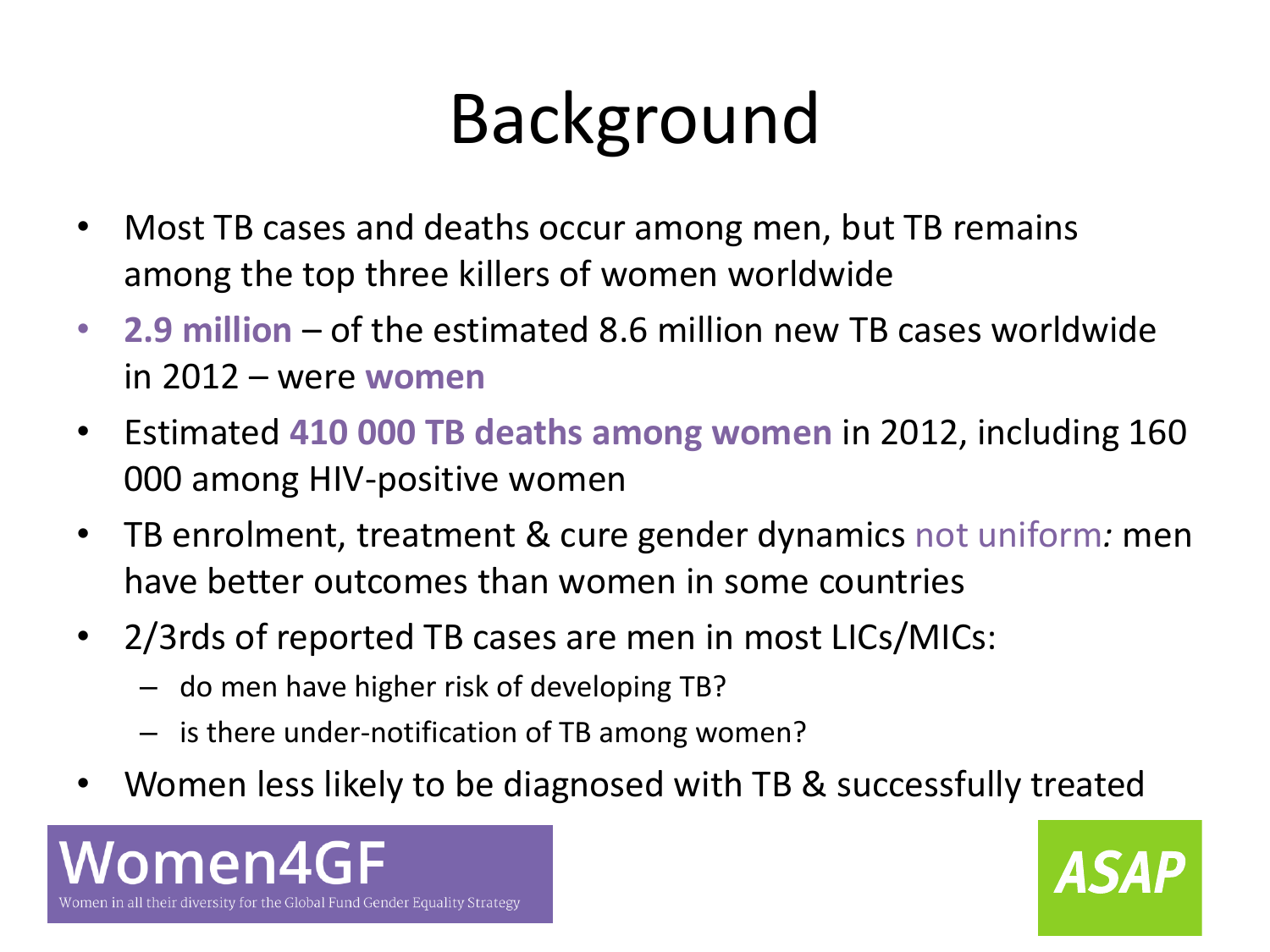

#### Background



The Global Fund Board adopted the • Gender Equality Strategy (GES) in 2008

The Global Fund

- The GES states that the primary objective behind gender mainstreaming is to design and implement projects, programs and policies that:
	- 1) Do not reinforce existing gender inequalities (*Gender Neutral*)
	- 2) Attempt to redress existing gender inequalities (*Gender Sensitive*)
	- 3) Attempt to re-define women and men's gender roles and relations (*Gender Transformative*)



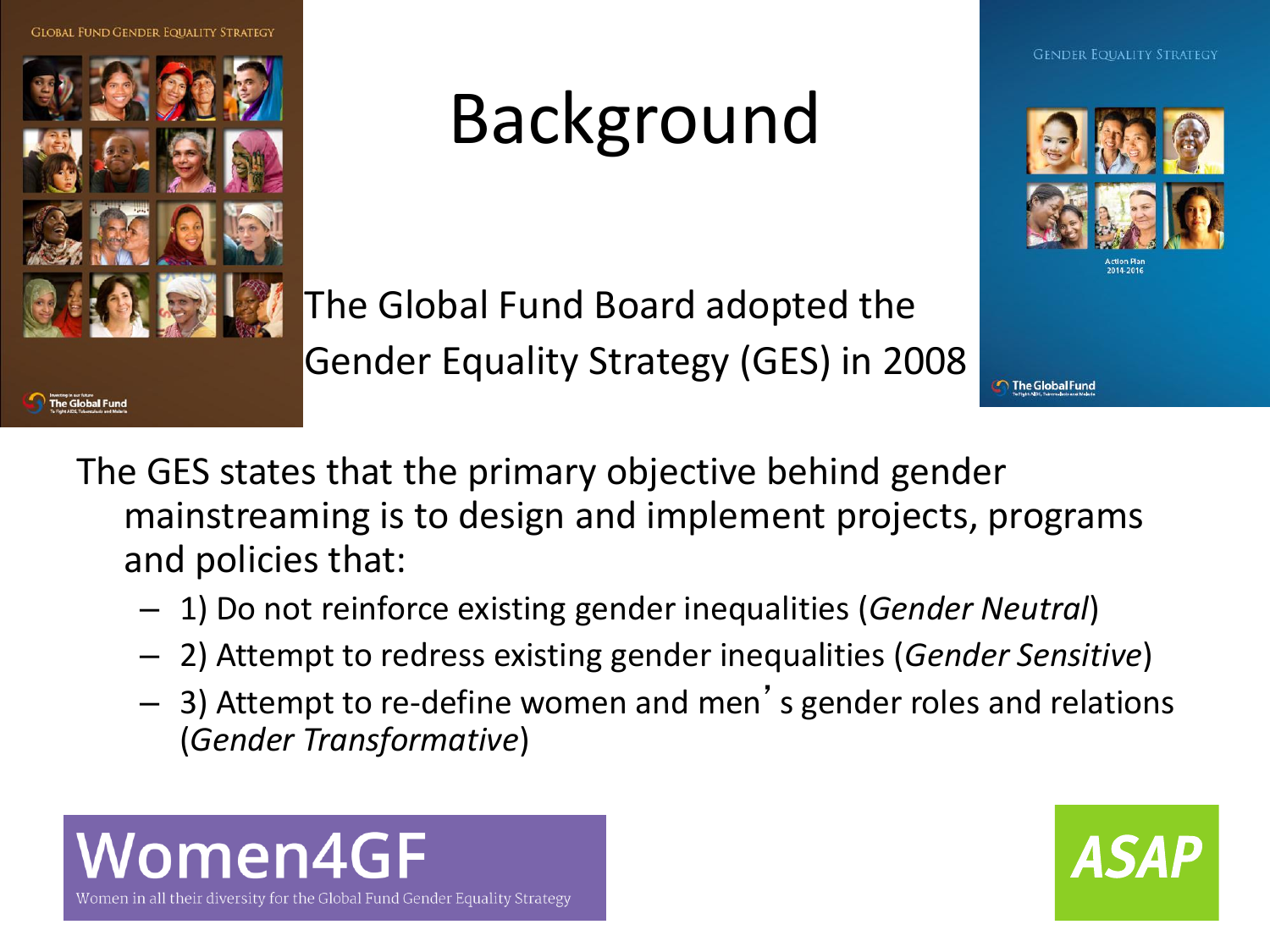#### Women4GF TB





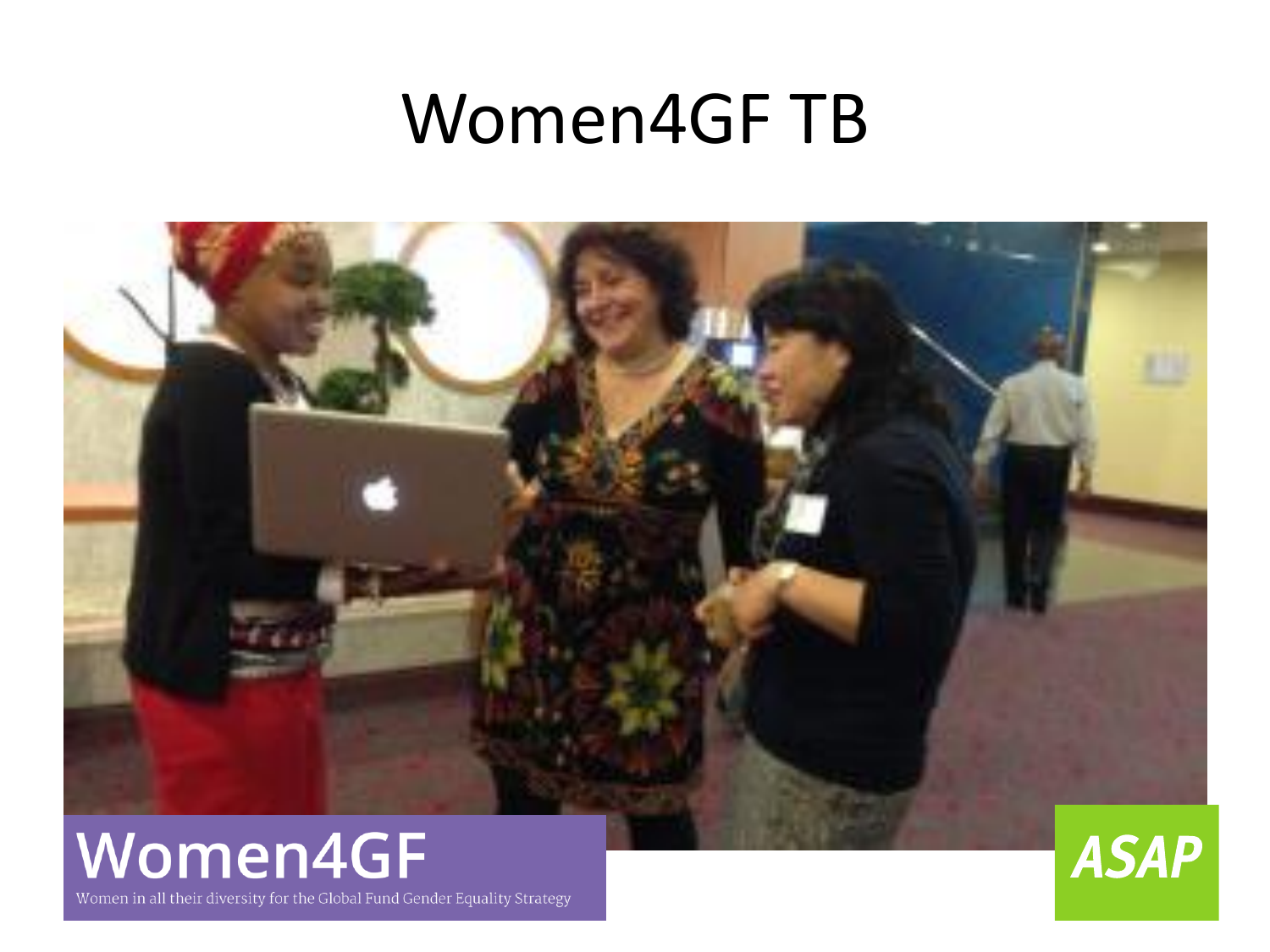#### Gender Equality: *Conceptual Framework*

| <b>Type of</b><br>intervention                   | Impact                                                                                                                                                                                                                                                   | <b>Example</b>                                                                                                                                                                                                                                                                |
|--------------------------------------------------|----------------------------------------------------------------------------------------------------------------------------------------------------------------------------------------------------------------------------------------------------------|-------------------------------------------------------------------------------------------------------------------------------------------------------------------------------------------------------------------------------------------------------------------------------|
| Gender-<br>negative or<br>gender-blind           | Fails to acknowledge the different<br>needs or realities of women and<br>men and transgender people<br>Aggravates or reinforces existing<br>gender inequalities and norms.                                                                               | Lack of disaggregated data because of a<br>failure to acknowledge that programmes and<br>policies have different effects on women,<br>men and transgender people                                                                                                              |
| Gender-<br>sensitive or<br>gender-<br>responsive | Recognizes the distinct roles and<br>contributions of different people<br>based on their gender; takes these<br>differences into account and<br>attempts to ensure that women, men<br>and transgender people equitably<br>benefit from the intervention. | Outreach workers trained under Project<br>Axshya of The Union have managed to<br>convince 140 HIV positive women to get<br>tested for TB and have counseled and guided<br>these women to being cured for TB thereby<br>improving health seeking behavior of women<br>or girls |
| Gender-<br>transformative                        | Explicitly seeks to redefine and<br>transform gender norms and<br>relationships to redress existing<br>inequalities.                                                                                                                                     | Women's centred TB services are developed,<br>with integrated services, linking to HIV,<br>antenatal care, including access to psycho-<br>social services, child care in a location<br>convenient to a broad range of women                                                   |



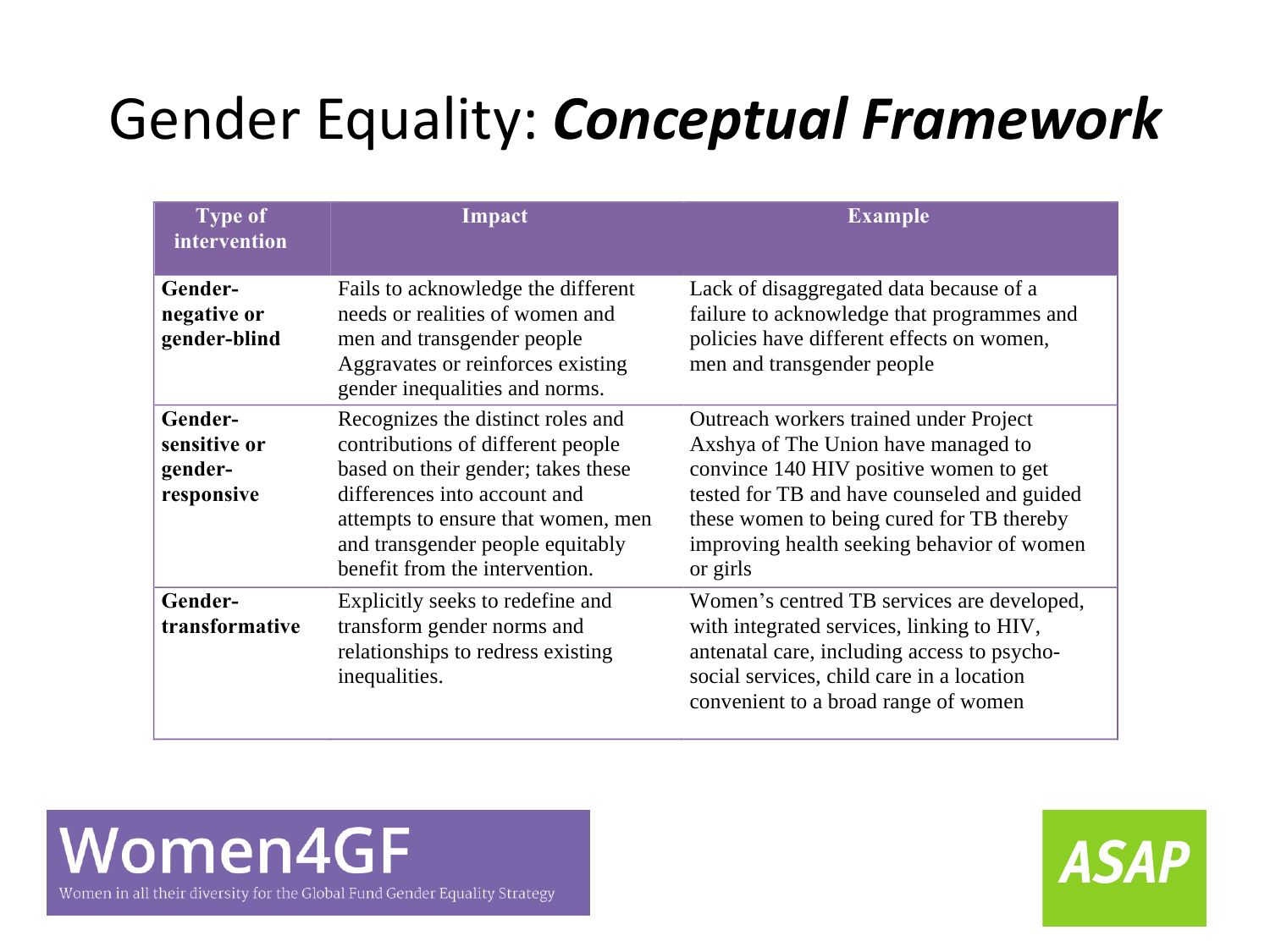# *HIV/TB Gender Assessment Tool*

- Responds to the **need for more systematic data collection** on gender equality and HIV/TB
- Creates a **highly structured, systematic processes** to assessing needs and identifying gender sensitive HIV/TB responses
- Builds on the *UNAIDS Gender Assessment Tool for national HIV responses*
- Discussions underway to **pilot in 2 countries** between November 2014 and January 2015
- Intended to **assist countries to assess** their HIV & TB epidemic context and response from a gender perspective, helping **make their responses gender sensitive** and to reduce the dual burden of HIV & TB infection
- Also designed to support countries with the submissions of **gender sensitive Concept Notes** to the Global Fund



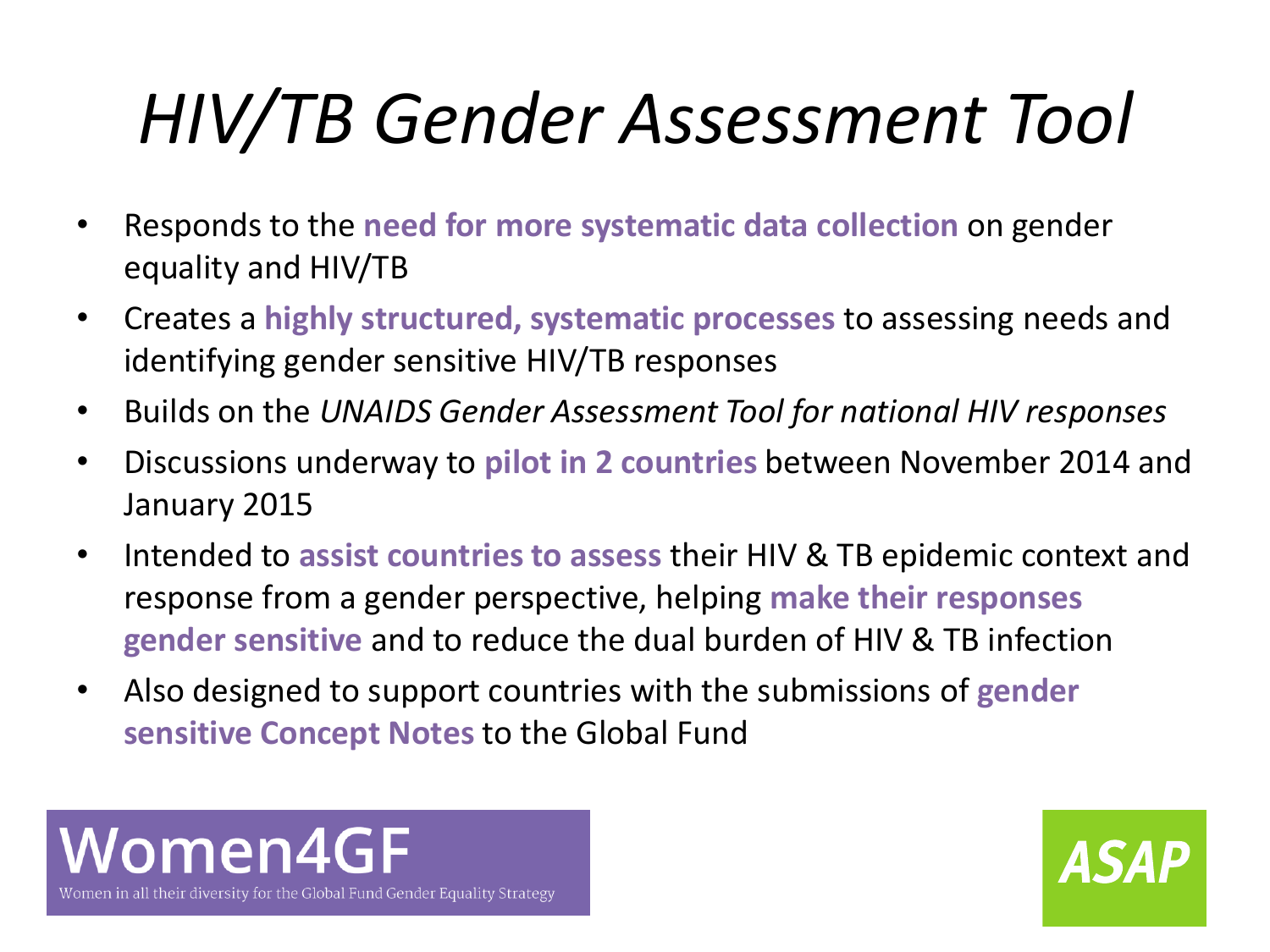## *Assessment Tool: Content*

- **Structured set of guidelines and questions**; planned, systematic and deliberate set of steps and processes
- Process to **analyse** the extent to which **national responses to HIV/TB**  (generalized and concentrated) take into account the critical goal of gender equality; examines and questions the plans and actions undertaken by national governments to address HIV and TB
- **Focuses on gender dimensions**: the socially constructed roles, behaviours, activities and attributes that a given society considers appropriate for women and men, transgender people including members of key populations
- Demonstrates the extent to which the national response recognizes **gender inequality as a key determinant of HIV & TB** – and then acts upon that recognition
- Ensure that **gender equality is a goal** of the national response to HIV & TB



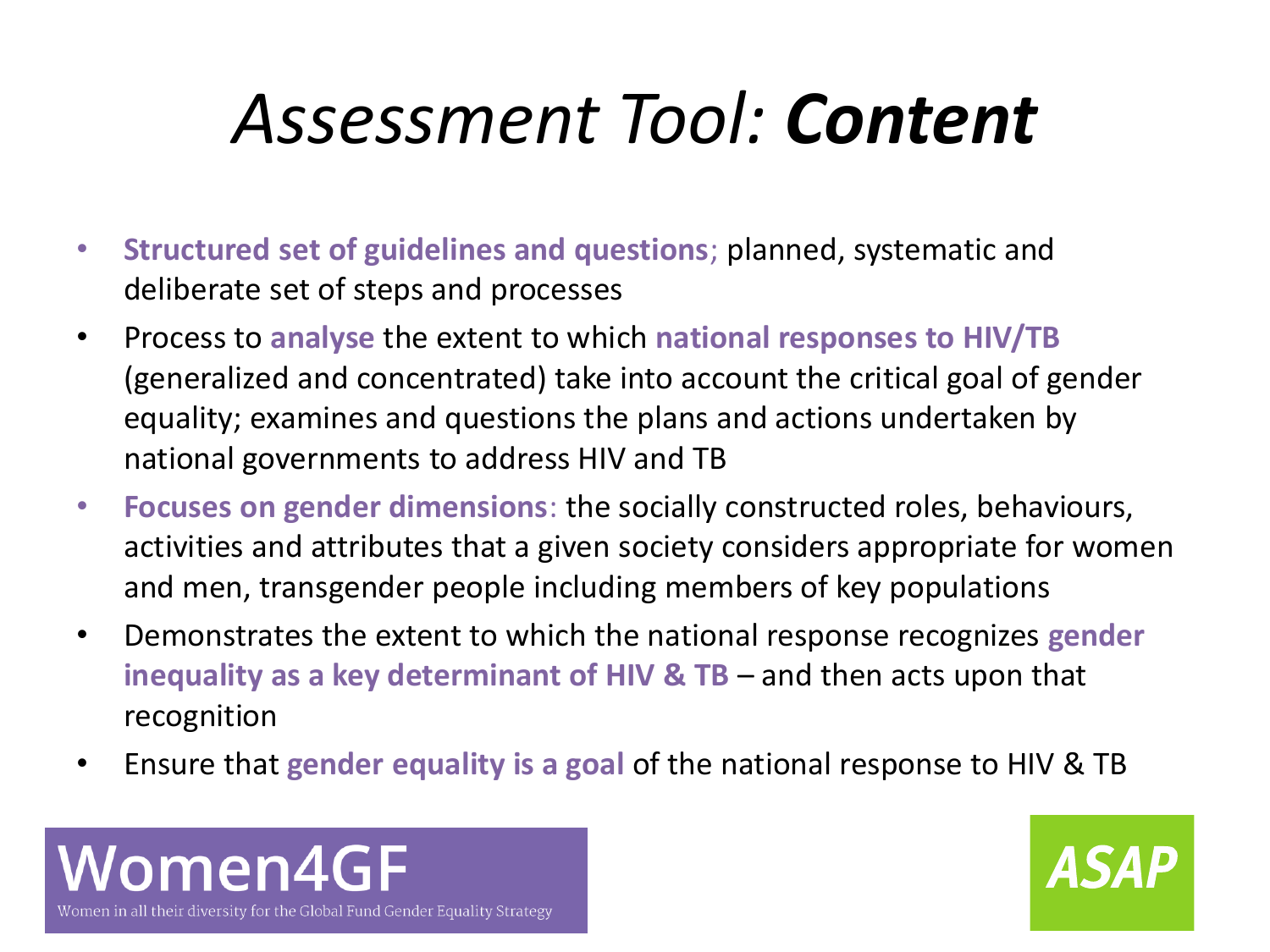# *Systematic steps and processes*

• STAGE 1

Preparing for the gender assessment of the national HIV/TB response

• STAGE 2

Knowing the national HIV and TB epidemics and contexts

• STAGE 3

Knowing the national HIV and TB responses

• STAGE 4

Analysing and using the findings of the assessment for a gender-transformative HIV and TB response

#### Women4GF Women in all their diversity for the Global Fund Gender Equality Strategy

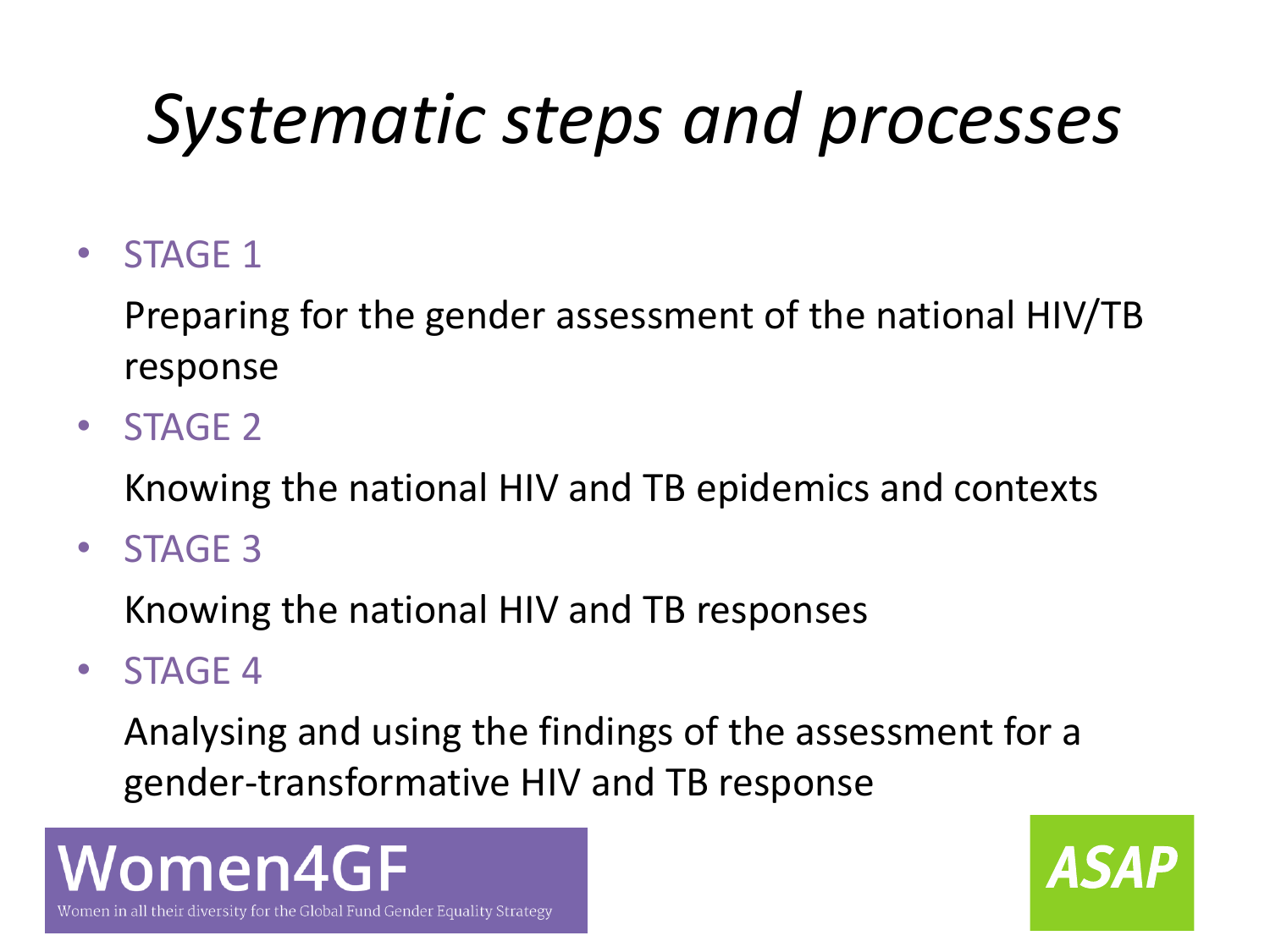### *Analysis matrix*

| <b>Epidemiological and context analysis</b>                                                   |                                                                                    | <b>Response and gaps analysis</b>                                                          |                                                                                                                                |
|-----------------------------------------------------------------------------------------------|------------------------------------------------------------------------------------|--------------------------------------------------------------------------------------------|--------------------------------------------------------------------------------------------------------------------------------|
| Epidemiological<br>data                                                                       | Social-cultural,<br>economic and<br>political context                              | <b>Current HIV/TB</b><br>policy response                                                   | <b>Current HIV/TB</b><br>programming<br>response                                                                               |
| Present the<br>summary analysis<br>of the key gender<br>differences in the<br>HIV/TB epidemic | Present the<br>summary analysis<br>of the key<br>contextual gender<br>differences. | Present the main<br>gaps in addressing<br>gender differences<br>within national<br>policy. | Present the<br>summary analysis of<br>the key<br>programming gaps,<br>including those<br>related to particular<br>communities. |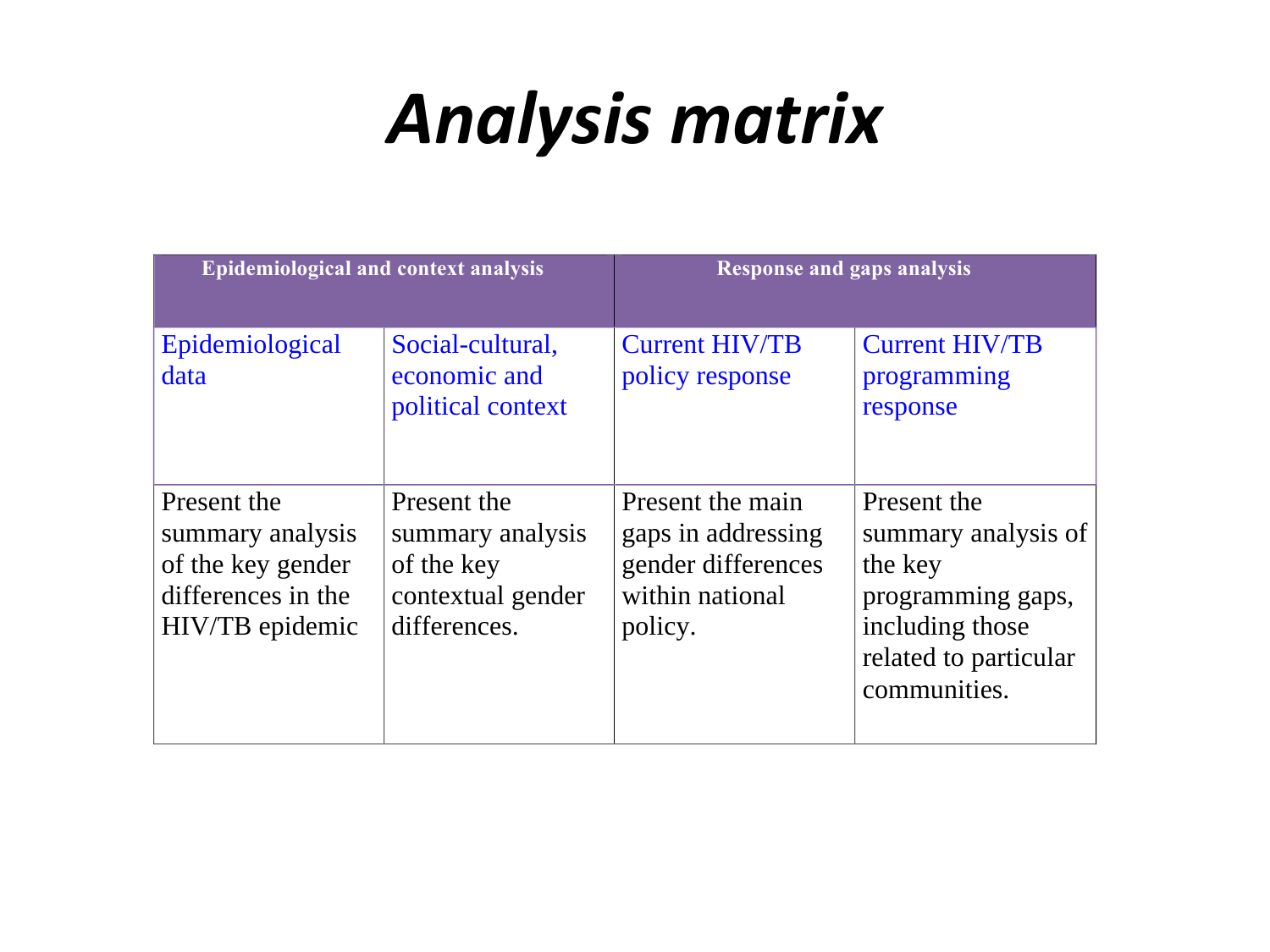# 1 st 20 Concept Notes *Review:*

•ASAP worked with the Global Fund Secretariat to review the  $1<sup>st</sup>$ round of CNs from a gender perspective looking at 20 CNs from:

- Afghanistan, Bangladesh, Cambodia, Chad, Democratic Republic of Congo, Ethiopia, Haiti, Indonesia, Moldova, PNG, Paraguay, Senegal, Somalia, Thailand, Ukraine, Zambia, Zimbabwe
- **the majority (six) TB/HIV**
- **5 TB**
- $-4$  HIV
- 3 Malaria
- One Health System Strengthening (HSS)



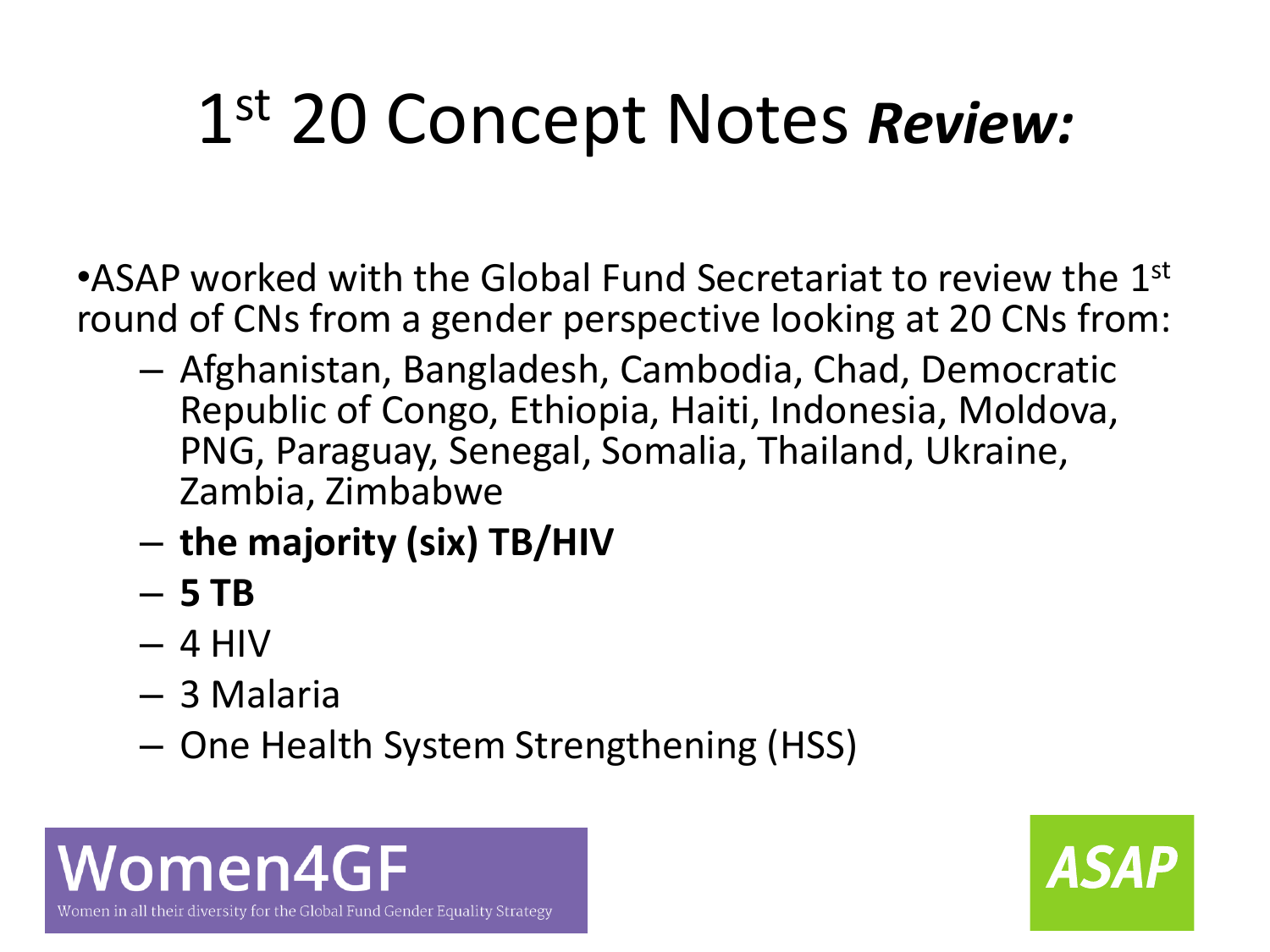# 1 st 20 CNs: *OBJECTIVES*

- A review of the first twenty concept notes across three diseases submitted to the Global Fund in 2014 under the NFM, in order to assess:
	- the level of **integration of the principles** of gender equality,
	- the extent to which **gender–responsive programs**, either gendersensitive or gender-transformative, are advanced;
	- the **approaches** taken by countries to achieve gender equality;
	- the scale of **budget** allocated to gender–responsive programs;
	- **good practices and challenges** in achieving the principles of gender equality, and proposing gender–responsive programs;
	- possible gaps and areas of improvement where **TA would be appropriate** before the end of the grant cycle.



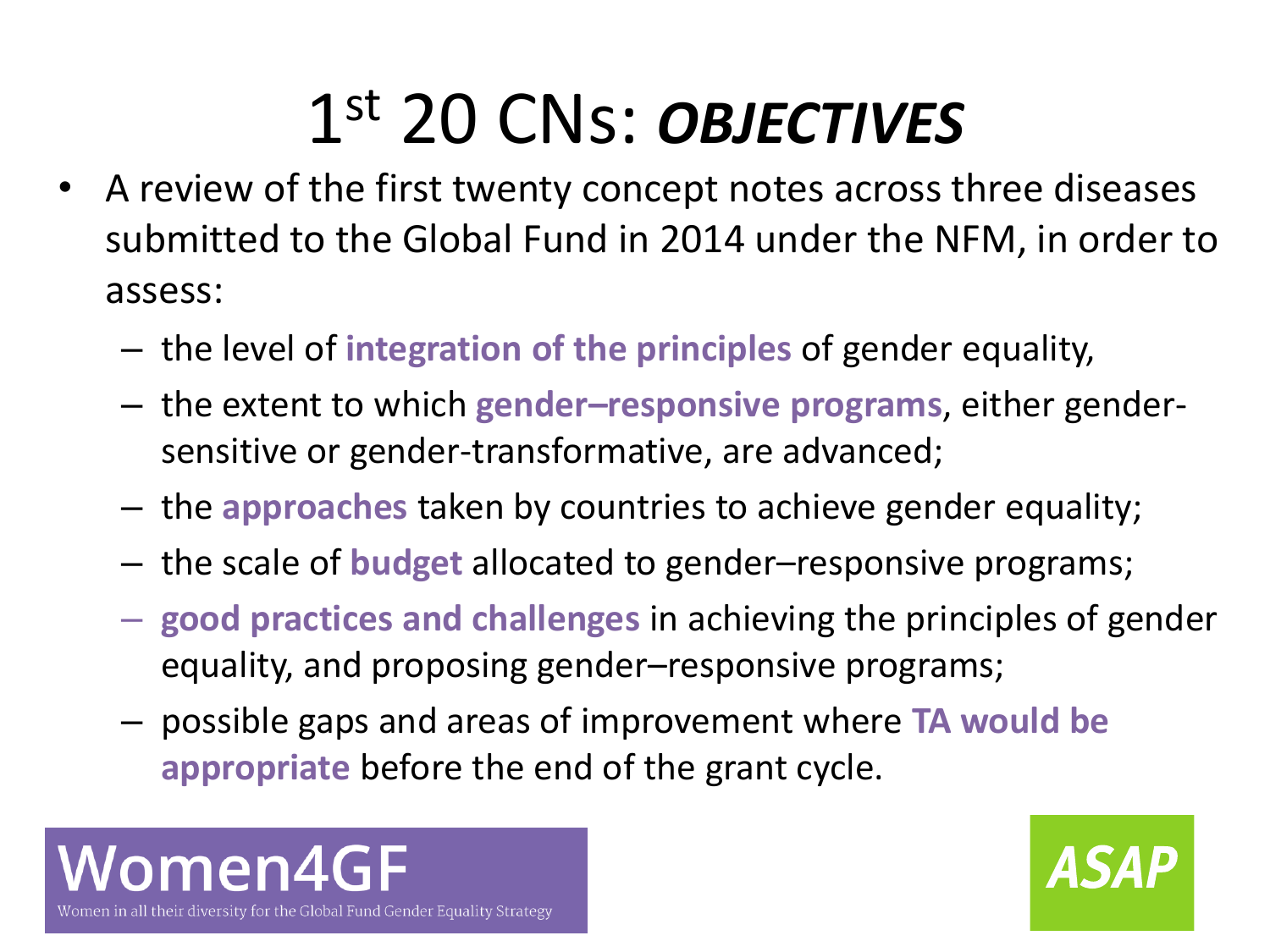## 1 st 20 CNs: *KEY FINDINGS*

- Gender analyses on TB were less thorough than for HIV, but tended to link more concretely to interventions.
- The most impressive gender analysis was in HIV CNs that had undergone a thorough gender assessment, using the UNAIDS Gender Assessment Tool
- There was limited sex-disaggregated data on TB and very little on malaria – few countries had disaggregated data throughout the CN
- Where the problems are more clearly defined, in particular with TB interventions, solutions are more straightforward.